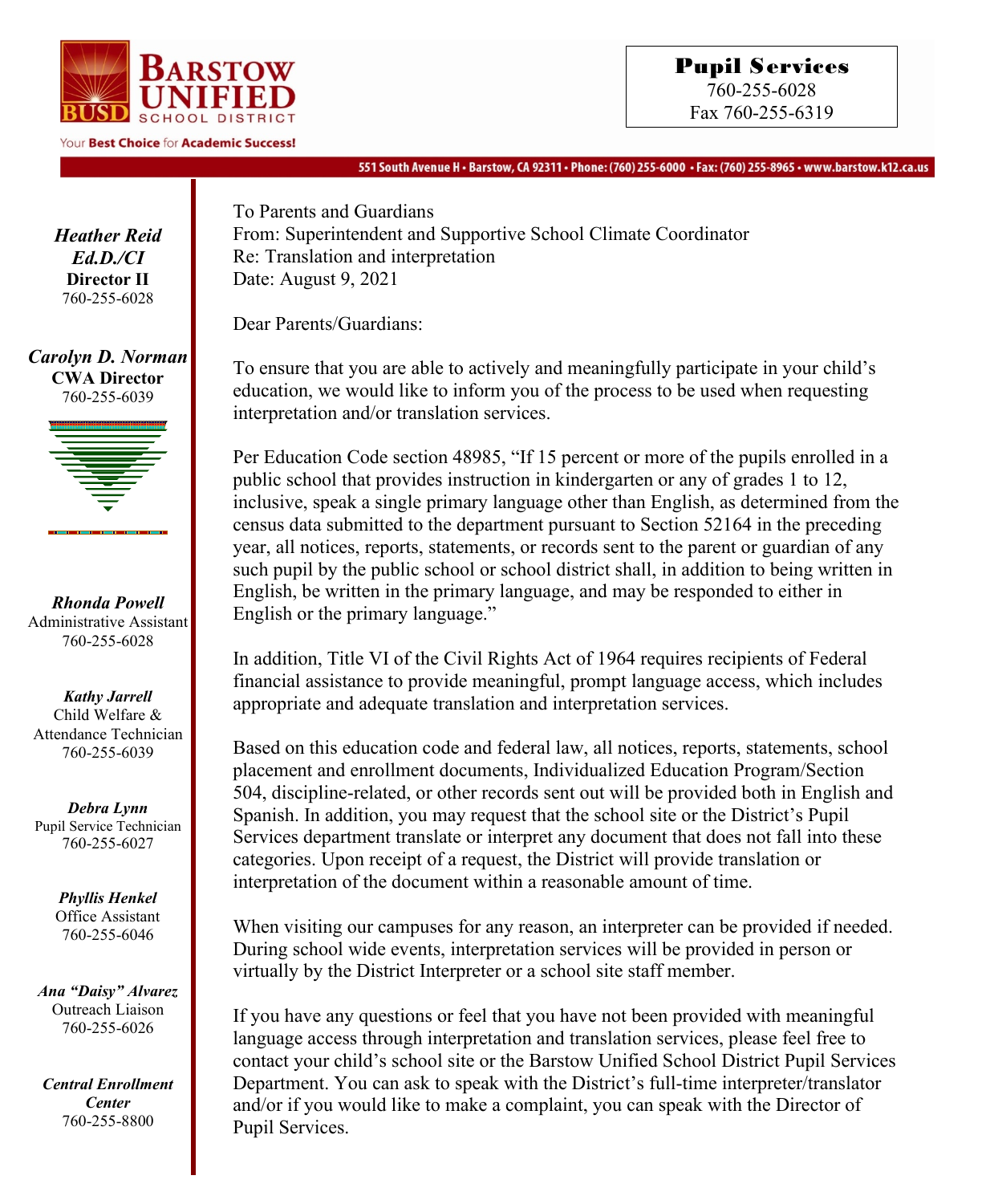

551 South Avenue H · Barstow, CA 92311 · Phone: (760) 255-6000 · Fax: (760) 255-8965 · www.barstow.k12.ca.us

*Translation and Interpretation Services:* Barstow Unified School District is committed to ensuring all parents and guardians, including those with limited English proficiency ("LEP"), are able to actively and meaningfully participate in their child's education.

## **Written Translations**

All notices, reports, statements, or records sent out by the District will be provided in both English and Spanish. Parents/Guardians may request that a school site or the District's Pupil Services Department translate any document that does not fall into one of these categories.

Interpretation and translation requests can be made in the front office of a school site, to the school site Principal, to the Superintendent's Office, or Pupil Services Department at the District Office.

Request for translation **in any language** can be made by parents/guardians or by district personnel by completing the "BUSD [Interpreter/Translation](https://docs.google.com/forms/d/e/1FAIpQLSeaG-m6DKLru3H0z3eYsMi6fLA4qmeA6-VciWC3_WhmNC_xKA/viewform?pli=1) Request" Google Form or by completing the printable "Service Request Form" available to all school sites.

English-Spanish Translations will be completed by the District Interpreter/Translator. Upon receipt of a request, verification will be provided, and the translation request will be completed.

Translations in any language, other than Spanish, will be submitted by Pupil Services to the district's contracted interpreter/translation service, Language Line Solutions. After completion of the translation, the translated document will be returned to the requesting person via email, US Mail, or in-person within a reasonable amount of time.

#### **Oral Interpretation**

Oral interpretation services shall be provided to Limited English Proficient (LEP) parents and guardians. The District shall provide interpretation service upon request of the LEP parent/guardian. Parents/guardians requiring interpretation services at school sites may request interpretation services at the front office of the school or BUSD Pupil Services department.

Barstow Unified School District offers in-person Spanish interpretation for district/school site meetings/events, and on demand phone and virtual interpretation **in any language** to LEP parents/guardians for school related situations. BUSD has contracted with Language Line Solutions, a service providing virtual and phone interpretation **24/7** in a wide variety of languages, including ASL.

Oral interpretation in English-Spanish can be provided at all school sites and district offices by the District Interpreter (depending on availability) or Language Line app. During school-wide events, interpretation services can be provided by the District Interpreter in person or virtually.

Request for an in-person Spanish interpreter can be made by parents/guardians or by district personnel by completing the "BUSD [Interpreter/Translation](https://docs.google.com/forms/d/e/1FAIpQLSeaG-m6DKLru3H0z3eYsMi6fLA4qmeA6-VciWC3_WhmNC_xKA/viewform?pli=1) Request" Google Form or by completing the printable "Service Request Form" available to all school sites. The interpreter will confirm availability for the proposed event or make reasonable arrangements to fulfill the request.